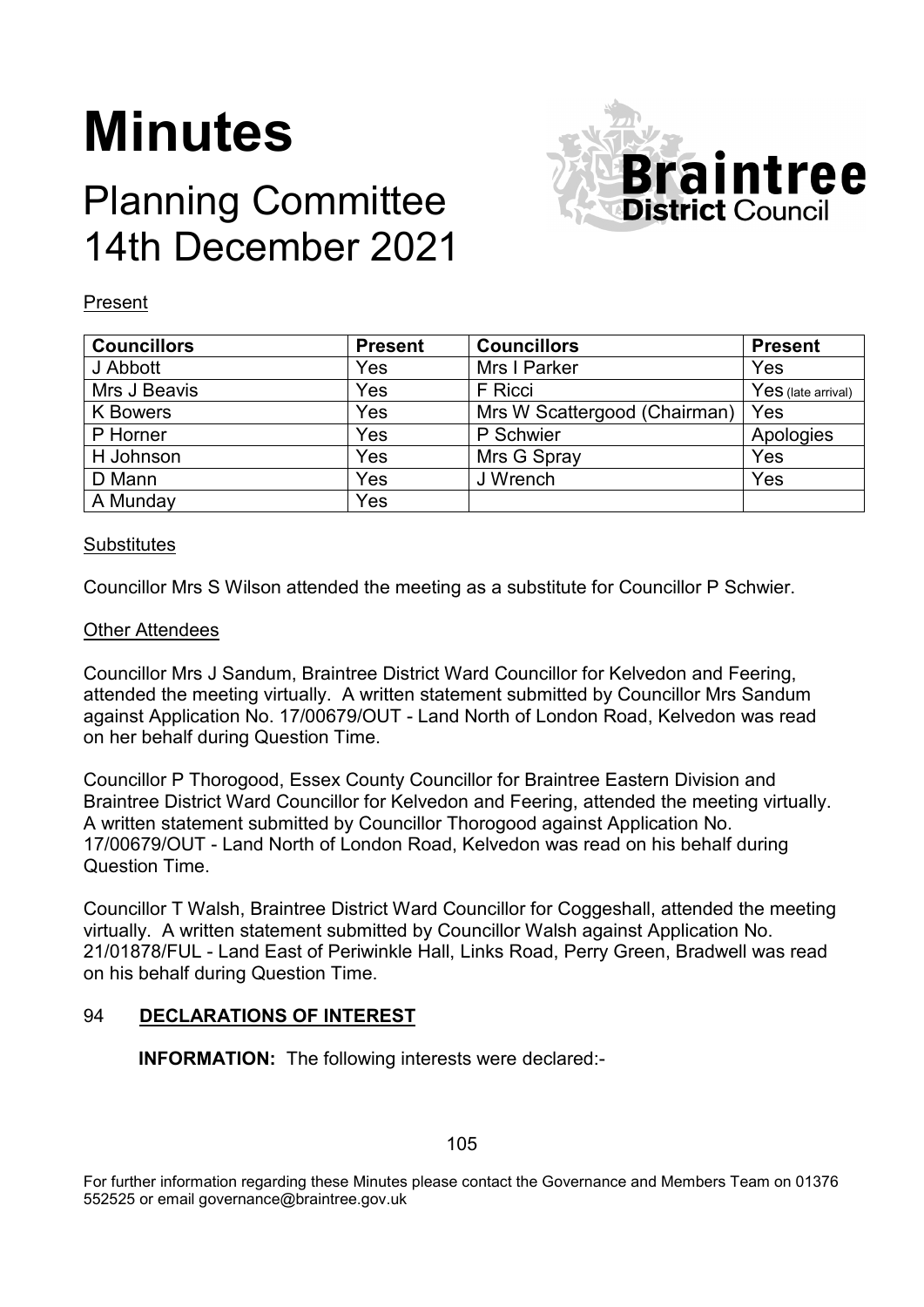On behalf of Members of the Committee, Councillor Mrs W Scattergood, the Chairman of the Planning Committee, declared a joint non-pecuniary interest in Application No. 17/00679/OUT - Land North of London Road, Kelvedon as Councillor Mrs J Sandum and Councillor P Thorogood, who had registered to participate during Question Time and had submitted written statements, were Elected Members of Braintree District Council and were known to them. Also, Mr T Foster, who had registered to participate during Question Time and had submitted a written statement, was known to some of them.

On behalf of Members of the Committee, Councillor Mrs Scattergood declared a joint non-pecuniary interest also in Application No. 21/01878/FUL - Land East of Periwinkle Hall, Links Road, Perry Green, Bradwell as Councillor T Walsh, who had registered to participate during Question Time and had submitted a written statement, was an Elected Member of Braintree District Council and was known to them.

Councillor J Abbott declared a non-pecuniary interest in Application No. 17/00679/OUT - Land North of London Road, Kelvedon as a number of people, including Councillor Mrs J Sandum and Councillor P Thorogood, who had registered to participate during Question Time and had submitted written statements, were known to him in his role as the former Essex County Councillor for Witham Northern Division and in his current role as an Elected Member for Braintree District Council's Silver End and Cressing Ward.

Councillor Abbott declared a non-pecuniary interest also in Application No. 21/01878/FUL - Land East of Periwinkle Hall, Links Road, Perry Green, Bradwell as a number of people, including Councillor T Walsh, who had registered to participate during Question Time and had submitted written statements, were known to him in his role as the former Essex County Councillor for Witham Northern Division and in his current role as an Elected Member for Braintree District Council's Silver End and Cressing Ward.

Councillor Mrs J Beavis declared a non-pecuniary interest in Application No. 17/00679/OUT - Land North of London Road, Kelvedon as Councillor Mrs J Sandum and Councillor P Thorogood, who had registered to participate during Question Time and had submitted written statements, were Elected Members of Braintree District Council and were known to her. Also, Mr T Foster who had registered to participate during Question Time and had submitted a written statement was known to her.

Councillor Mrs Beavis declared a non-pecuniary interest also in Application No. 21/01878/FUL - Land East of Periwinkle Hall, Links Road, Perry Green, Bradwell as Councillor T Walsh, who had registered to participate during Question Time and had submitted a written statement, was an Elected Member of Braintree District Council and was known to her.

Councillor F Ricci declared a non-pecuniary interest in Application No. 21/01878/FUL - Land East of Periwinkle Hall, Links Road, Perry Green, Bradwell as Mr T

For further information regarding these Minutes please contact the Governance and Members Team on 01376 552525 or email governance@braintree.gov.uk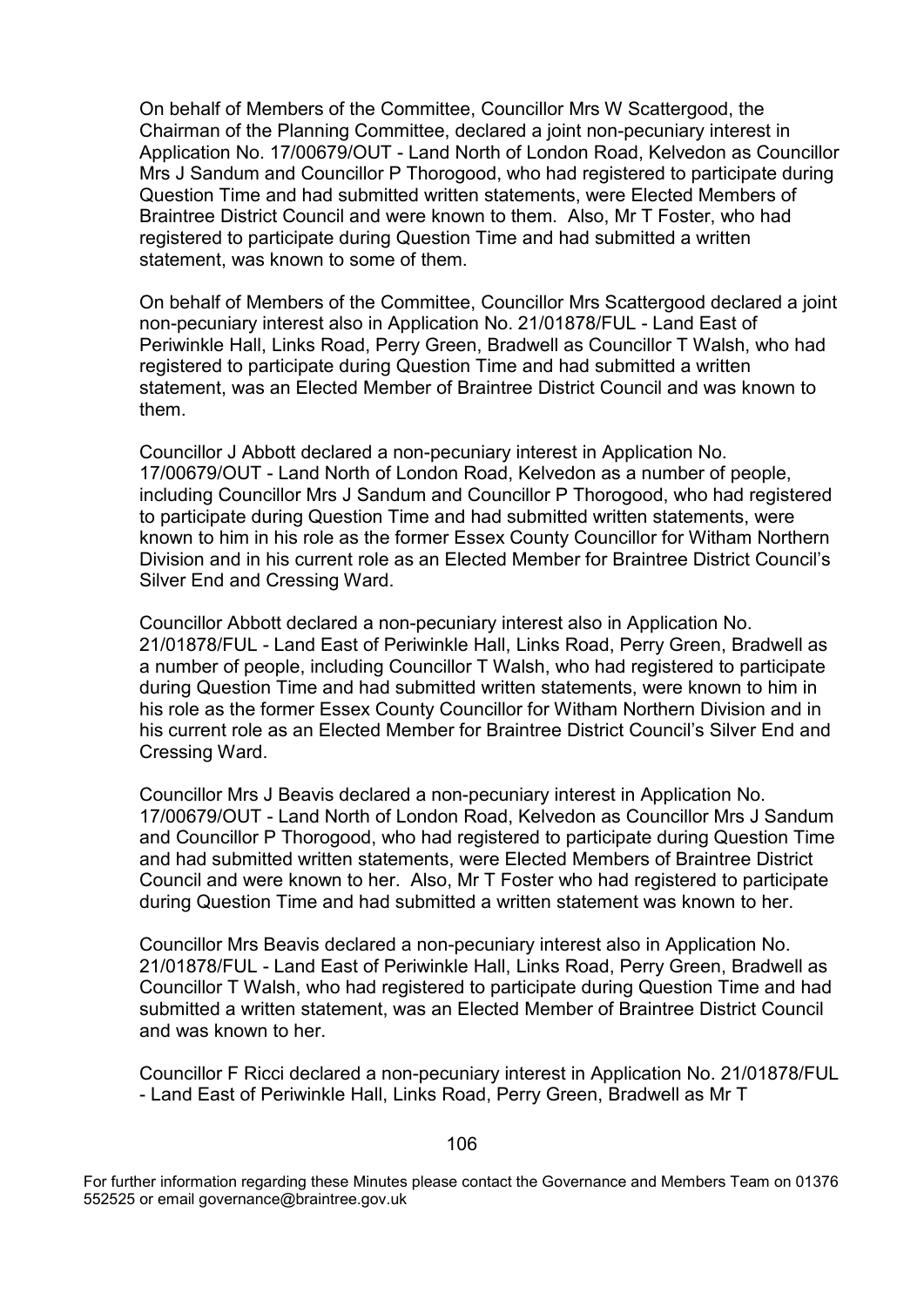Speakman, who had submitted a representation about the application, was known to him. Councillor Ricci stated that he had not discussed the application with Mr Speakman.

Councillor Mrs S Wilson, declared a non-pecuniary interest in Application No. 17/00679/OUT - Land North of London Road, Kelvedon as Mr T Foster, who had registered to participate during Question Time and had submitted a written statement, was known to her.

In accordance with the Code of Conduct, Councillors remained in the meeting, unless stated otherwise and took part in the discussion when the applications were considered.

#### 95 **MINUTES**

**DECISION:** It was reported that the Minutes of the meetings of the Planning Committee held on 28th September 2021, 12th October 2021, 26th October 2021, 2nd November 2021, 9th November 2021, 23rd November 2021 and 30th November 2021 were not available for approval.

#### 96 **QUESTION TIME**

**INFORMATION:** There were thirteen statements made about the following applications.

Application No. 17/00679/OUT - Land North of London Road, Kelvedon Application No. 21/01878/FUL - Land East of Periwinkle Hall, Links Road, Perry Green, Bradwell

Due to on-going issues relating to the Covid-19 pandemic, people who had registered to participate during Question Time joined the meeting via Zoom. However, because of a technical fault Councillors and Officers present in the Council Chamber at Causeway House, Braintree were unable to hear the participants, although they could see them. The participants were able to view and hear the meeting. In the circumstances, the Council's Governance and Member Services Officer read the written statements, which had been submitted by the participants, immediately prior to the Committee's consideration of each application.

Principally, these Minutes record decisions taken only and, where appropriate, the reasons for the decisions.

# 97 **PLANNING APPLICATION APPROVED**

**DECISION:** That the undermentioned planning application be approved under the Town and Country Planning Act 1990, including Listed Building Consent where appropriate, subject to the conditions and reasons contained in the Planning

For further information regarding these Minutes please contact the Governance and Members Team on 01376 552525 or email governance@braintree.gov.uk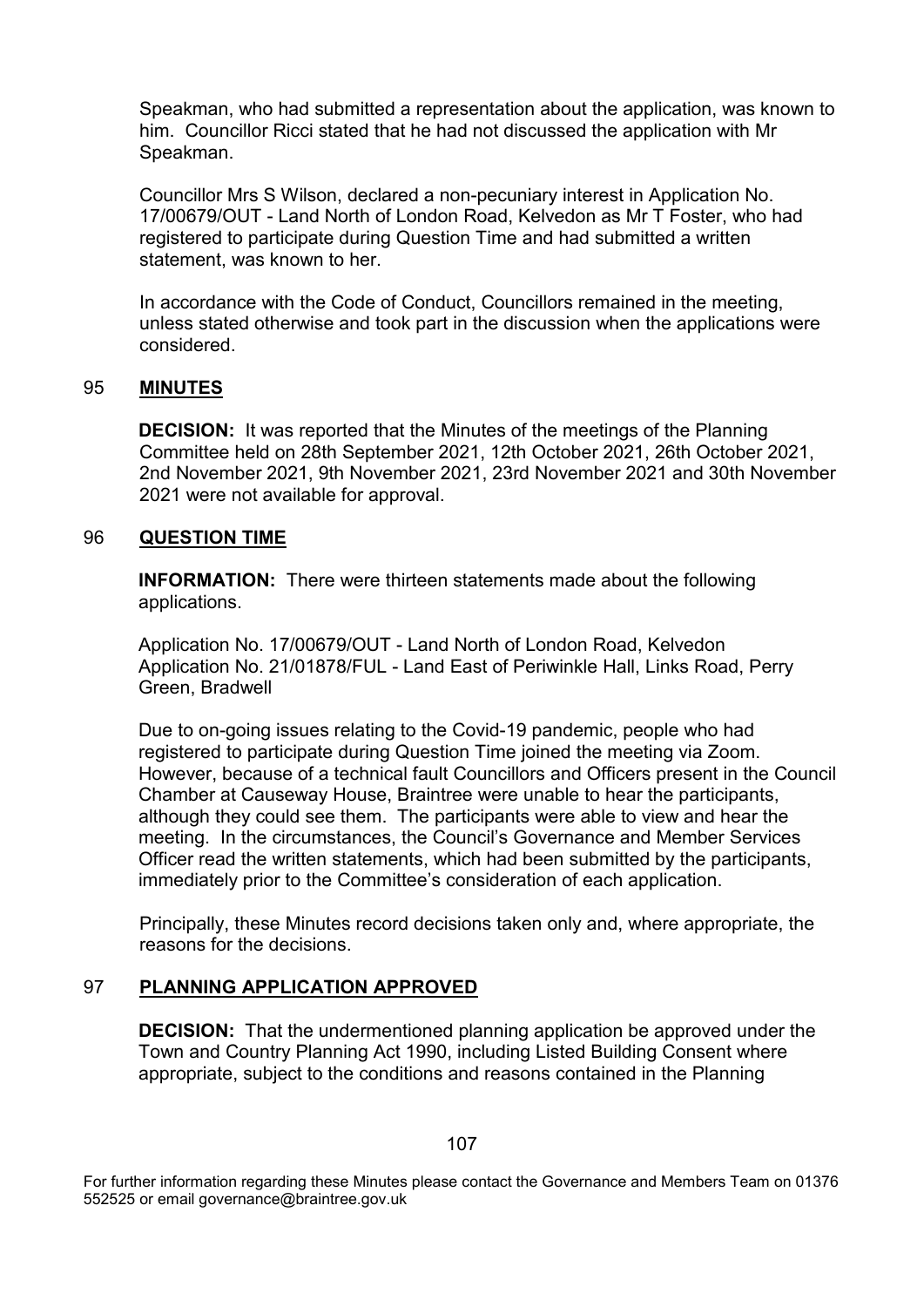Development Manager's report, as amended below. Details of this planning application are contained in the Register of Planning Applications.

| Plan No.                    | Location        | Applicant(s)                | <b>Proposed Development</b>                                                                                                                                                                                                                                                         |
|-----------------------------|-----------------|-----------------------------|-------------------------------------------------------------------------------------------------------------------------------------------------------------------------------------------------------------------------------------------------------------------------------------|
| *21/01878/FUL<br>(APPROVED) | <b>Bradwell</b> | Links Solar Farm<br>Limited | Construction and operation<br>of a solar photovoltaic farm,<br>with battery storage and<br>other associated<br>infrastructure, including<br>inverters, security cameras,<br>fencing, access tracks and<br>landscaping, land East of<br>Periwinkle Hall, Links Road,<br>Perry Green. |
|                             |                 |                             |                                                                                                                                                                                                                                                                                     |

The Committee approved this application, subject to two additional paragraphs to the Information to Applicant as follows:-

# Additional Information to Applicant

- 7. The applicant is advised that the inverters, substation, control building, switch room, CCTV cameras, fencing and any other components as required by Condition No. 3 should be designed as sensitively as possible taking into account the rural nature of the site. Industrial shipping containers should not be used as these would have a detrimental impact upon the character and appearance of the locality. The detailed design and appearance of the structures shall also include using natural colours and materials (set out in the drawings) so that these structures blend into the rural surroundings as much as possible.
- 8. The applicant is advised that applications to Discharge Condition Nos. 3 and 6 will need to be referred to the Council's Planning Committee for determination.

Bradwell with Pattiswick Parish Council submitted a written statement supporting this application in principle, which was read to the Committee by the District Council's Governance and Member Services Officer prior to the consideration of the application.

Councillor T Walsh, Braintree District Councillor for Coggeshall Ward, submitted a written statement against this application, which was read to the Committee by the District Council's Governance and Member Services Officer prior to the consideration of the application. Due to its length, only parts of the statement highlighted by Councillor Walsh, were read. The full statement had been circulated to the Members of the Committee by E-Mail in advance of the meeting.

A motion to defer this application was moved and seconded, but on being put to the vote the motion was declared **LOST**.

For further information regarding these Minutes please contact the Governance and Members Team on 01376 552525 or email governance@braintree.gov.uk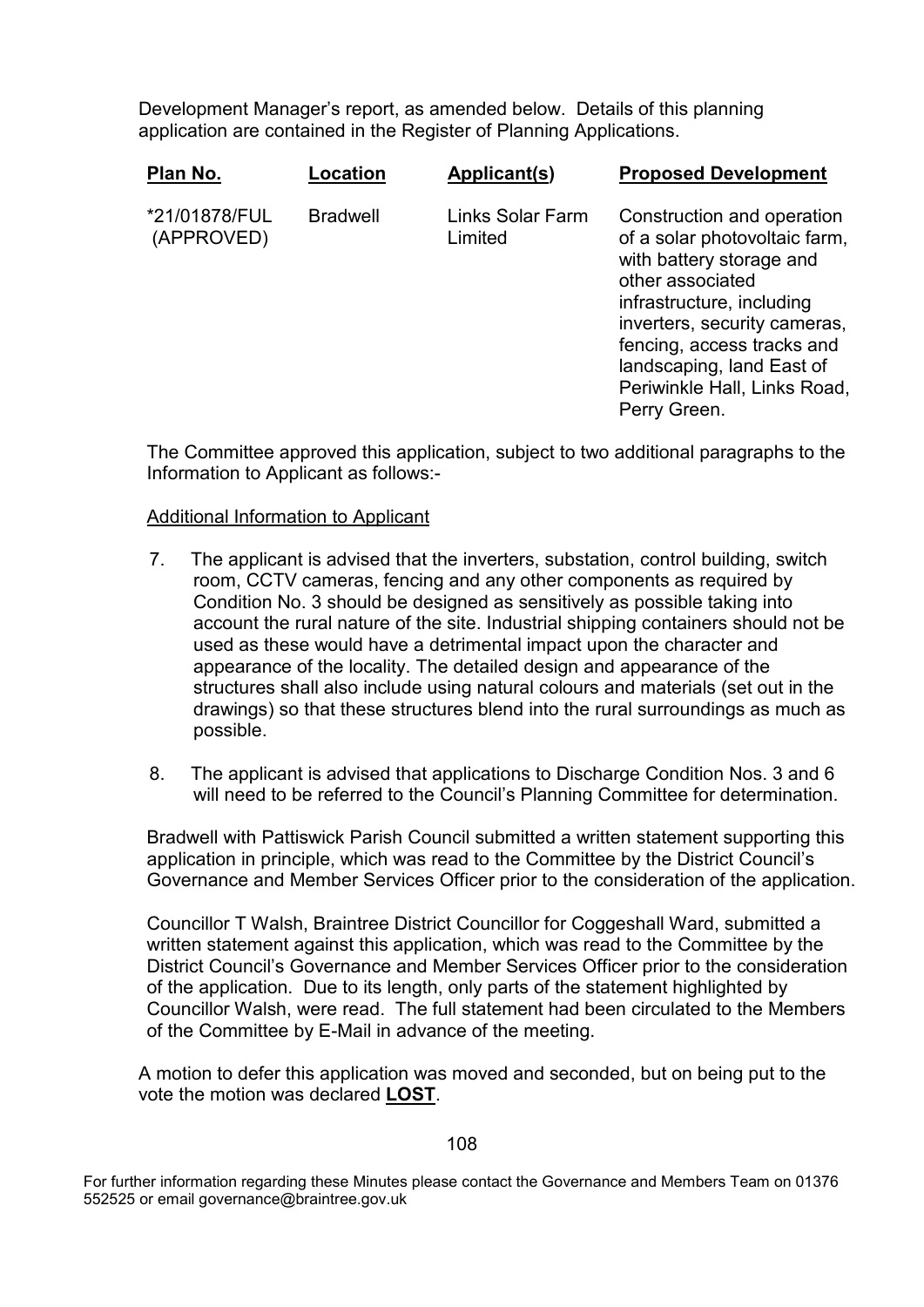# 98 **PLANNING APPLICATION REFUSED**

**DECISION:** That the undermentioned planning application be refused for the following reasons. Details of this planning application are contained in the Register of Planning Applications.

| Plan No.<br>Applicant(s)<br>Location                                                | <b>Proposed Development</b>                                                                                                                                                                                                                                                                                                                                                                                                                      |
|-------------------------------------------------------------------------------------|--------------------------------------------------------------------------------------------------------------------------------------------------------------------------------------------------------------------------------------------------------------------------------------------------------------------------------------------------------------------------------------------------------------------------------------------------|
| *17/00679/OUT<br>Kelvedon<br><b>Barkley Projects</b><br>(Kelvedon) LLP<br>(REFUSED) | Application for outline planning<br>permission, with all matters<br>reserved, for a mixed use<br>neighbourhood development<br>comprising up to 300<br>dwellings, health centre, local<br>retail area, care home, an<br>early years and childcare<br>facility, open space and<br>landscape buffers, and<br>supporting infrastructure that<br>includes sustainable drainage<br>and two accesses from<br>London Road, land North of<br>London Road. |

In discussing this application, Members of the Planning Committee were advised that the proposal would affect eight Listed Buildings, not seven as indicated in the Agenda report. Also, consideration was given to an update report regarding comments submitted by Network Rail, the Council's Historic Buildings Consultant and Kelvedon Parish Council following recent consultation, and to further public representations. In response to these comments/representations, it was proposed that Condition No. 16 (Western access) and Condition No. 31 (Travel Plan) should be amended; that an additional Condition (No. 39) (Eastern access) and an additional Information to Applicant (No. 2) (Contact with Network Rail's Asset Protection Team) should be imposed; and that the proposed Section 106 Agreement should be amended by the deletion of the Head of Term relating to Skylark habitat mitigation as this matter was covered by Condition No. 26 (Breeding Bird Survey).

Particular reference was made to a late representation, including photographs, which had been received from the occupier of 'The Vicarage', Kelvedon. The photographs showed the relationship of 'The Vicarage', which was a Grade II listed building, to the proposed development site. The representation and photographs had been reviewed by the Council's Historic Buildings Consultant who had subsequently updated his comments regarding the application. The Consultant had stated that undeveloped fields were visible from 'The Vicarage' during Winter months, that the proposed development would be very apparent and that it would cause harm to the setting of the listed building by urbanising the existing rural setting. The Consultant considered that the harm would

For further information regarding these Minutes please contact the Governance and Members Team on 01376 552525 or email governance@braintree.gov.uk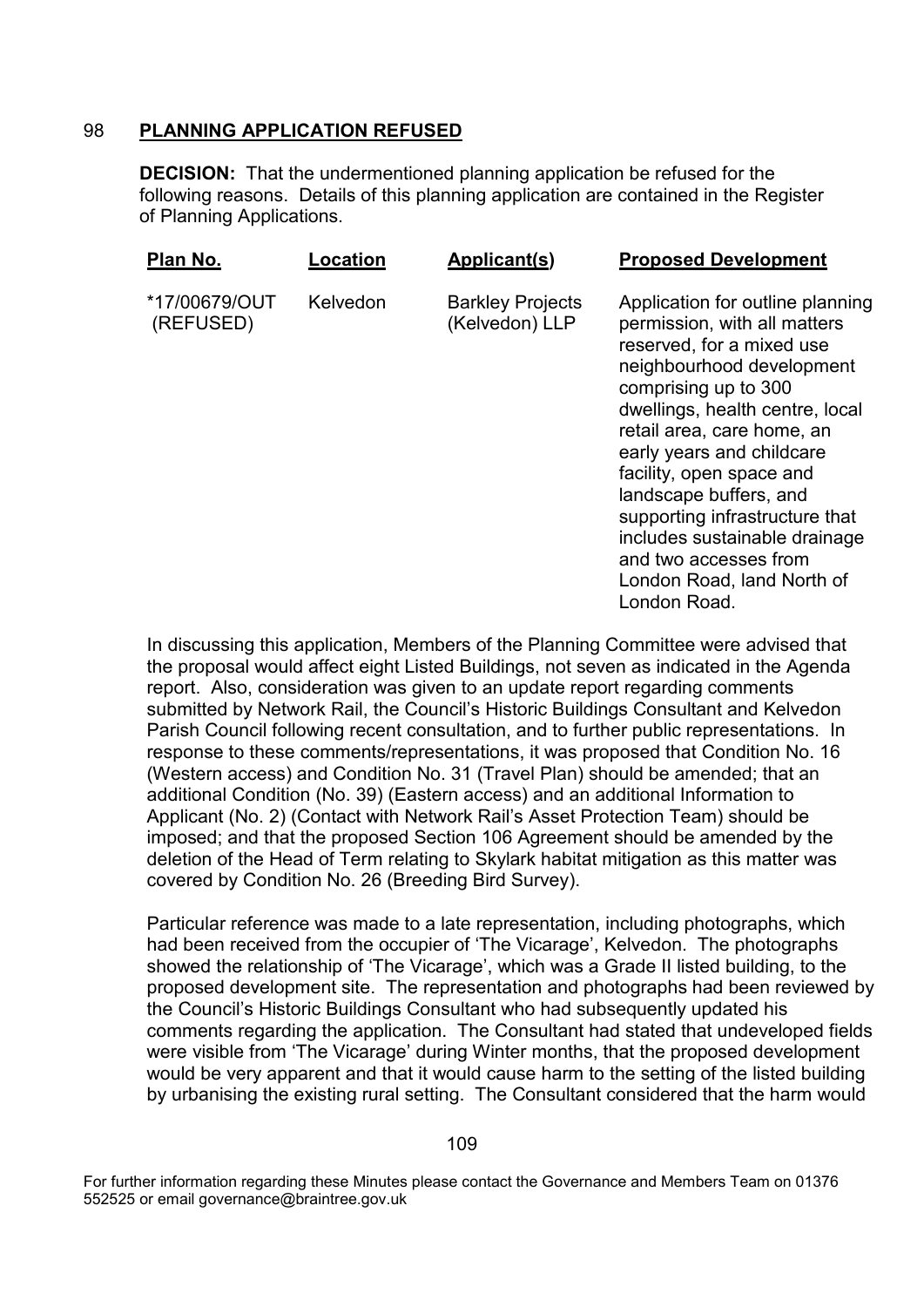be less than substantial at the lower end of the scale and that Paragraph 202 of the National Planning Policy Framework was relevant.

The Planning Development Manager maintained that the overall harms of the development would not outweigh its benefits and that the application should be granted as recommended in the published Agenda report, subject to the amendments in the update report as summarised above.

The Planning Committee refused this application contrary to the Planning Development Manager's recommendation that it should be approved subject to a Section 106 Agreement and the approval of an Appropriate Assessment by Natural England.

#### Reasons for Refusal

- 1. Paragraph 199 of the National Planning Policy Framework (NPPF) attributes 'great weight' to heritage asset conservation. The development in this case would result in less than substantial harm to the setting of seven listed buildings; four middle of scale (Church Hall Farm buildings) and three lower end of scale (St Marys Church and Crabbs Farm). Cumulatively, the development would result in a high degree of heritage harm which would not be outweighed by the public benefits of the development. The proposed development would therefore be contrary to the NPPF, Policies RLP90 and RLP100 of the Braintree District Local Plan Review (2005), Policy SP1 of the Section 1 Local Plan (2021), and Policies LPP55 and LPP60 of the Draft Section 2 Local Plan (2017).
- 2. Section 38 (6) of the Planning and Compulsory Purchase Act 2004 requires that applications for planning permission must be determined in accordance with the Development Plan, unless material considerations indicate otherwise.

Furthermore, as set out within Paragraph 47 of the National Planning Policy Framework (NPPF), planning law requires that applications for planning permission be determined in accordance with the Development Plan, unless material considerations indicate otherwise. In this case the application site is located outside of a designated village envelope/town development boundary and is therefore located within the countryside, where new development is strictly controlled to uses appropriate within the countryside in order to protect and enhance the landscape character and biodiversity, geodiversity and amenity of the countryside. There is therefore a presumption that the application should be refused unless there are material reasons to grant planning permission.

Paragraph 59 of the NPPF sets out the Government's objective of significantly boosting the supply of homes. The main mechanism within the NPPF for achieving this is the requirement that local planning authorities demonstrate a five-year supply of deliverable housing land, assessed against housing need. In this regard, the Council is currently able to demonstrate a housing land supply of 5.1 years against its housing need. As such the Council is presently meeting this objective.

For further information regarding these Minutes please contact the Governance and Members Team on 01376 552525 or email governance@braintree.gov.uk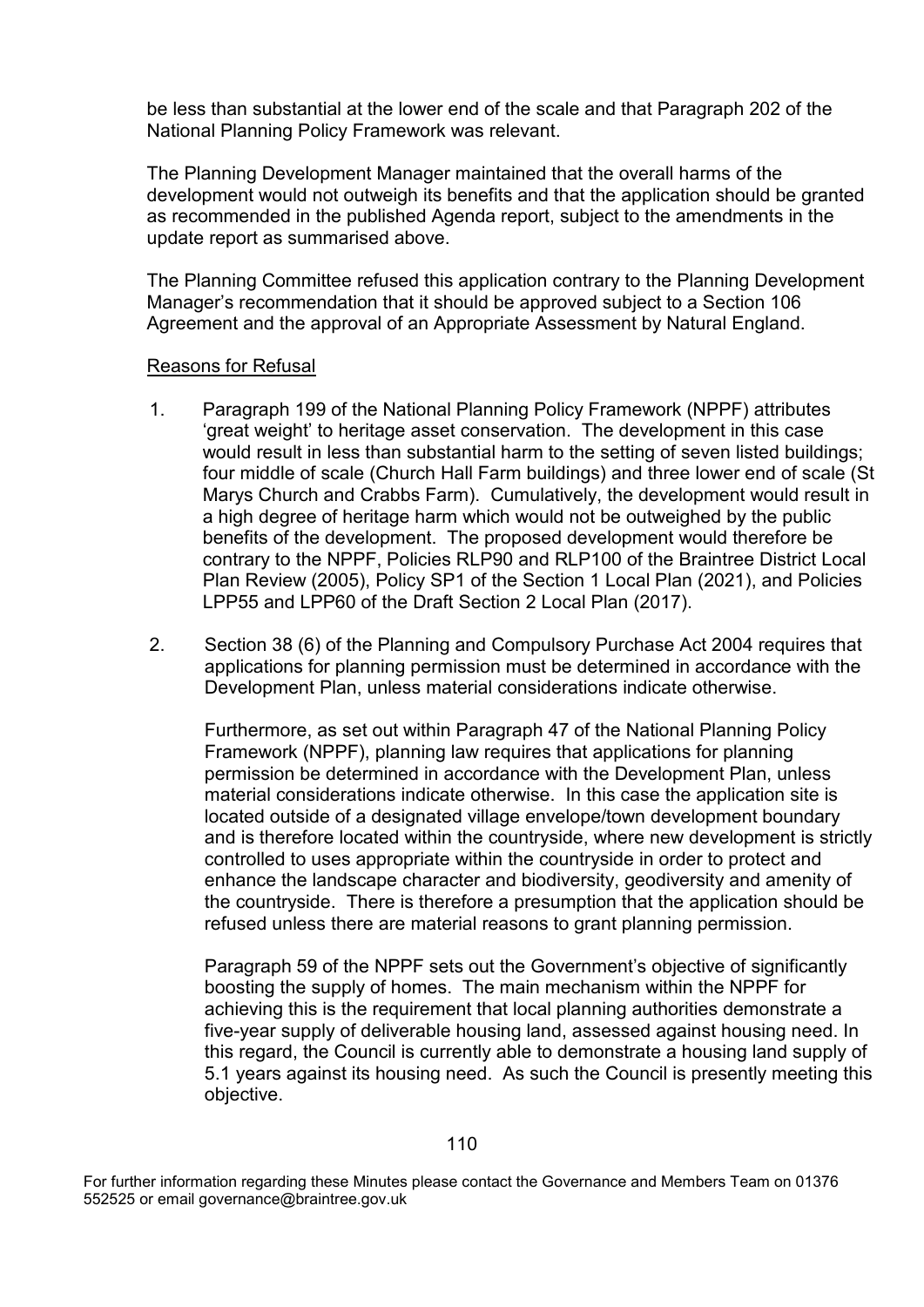Furthermore, the site in this case is located on the periphery of Kelvedon. The proposal would therefore introduce up to 300 dwellings, a health centre, early years and child care facility, care home and retail units on an unallocated site in the countryside which would be disconnected from the rest of the village.

Moreover, the proposed development would relocate the existing health centre from a location in the centre of the village to a peripheral site which most residents of Kelvedon and Feering would have to travel further to access. In addition it is proposed that an early years and child care facility and retail units would also be provided as part of the development and it is possible that their provision may result in further businesses relocating from more central village locations. The provision of these facilities would increase the need for residents to travel from the core of the village to a peripheral location at the outer edge of the existing village. For many residents, the location of these proposed services would be at a distance that would make walking unattractive and therefore increase reliance on the private car. This would therefore be contrary to the overall aim of adopted and emerging local planning policy and the NPPF to reduce/limit the need to travel.

The proposed development is located in a peripheral location on the edge of Kelvedon, on an unallocated site within the designated countryside. The proposed development is therefore contrary to the Development Plan and there are no material considerations to warrant a departure from the Development Plan and the Publication Draft Section 2 Local Plan. In addition, the proposed development would increase the need to travel. As such, it is considered that the proposed development is contrary to Policy RLP2 of the Adopted Local Plan (2005), Policies CS5 and CS7 of the Adopted Core Strategy (2011), Policies SP1 and SP3 of the Adopted Section 1 Local Plan (2021), Policies LPP1 and LPP44 of the Draft Section 2 Plan (2017), the Draft Kelvedon Neighbourhood Plan and the NPPF.

Feering Parish Council submitted a written statement against this application, which was read to the Committee by the District Council's Governance and Member Services Officer prior to the consideration of the application.

Kelvedon Parish Council submitted a written statement against this application, which was read to the Committee by the District Council's Governance and Member Services Officer prior to the consideration of the application.

Councillor P Thorogood, Essex County Councillor for Braintree Eastern Division and Braintree District Councillor for Kelvedon and Feering Ward, submitted a written statement against this application, which was read to the Committee by the District Council's Governance and Member Services Officer prior to the consideration of the application.

Councillor Mrs J Sandum, Braintree District Councillor for Kelvedon and Feering Ward,

For further information regarding these Minutes please contact the Governance and Members Team on 01376 552525 or email governance@braintree.gov.uk